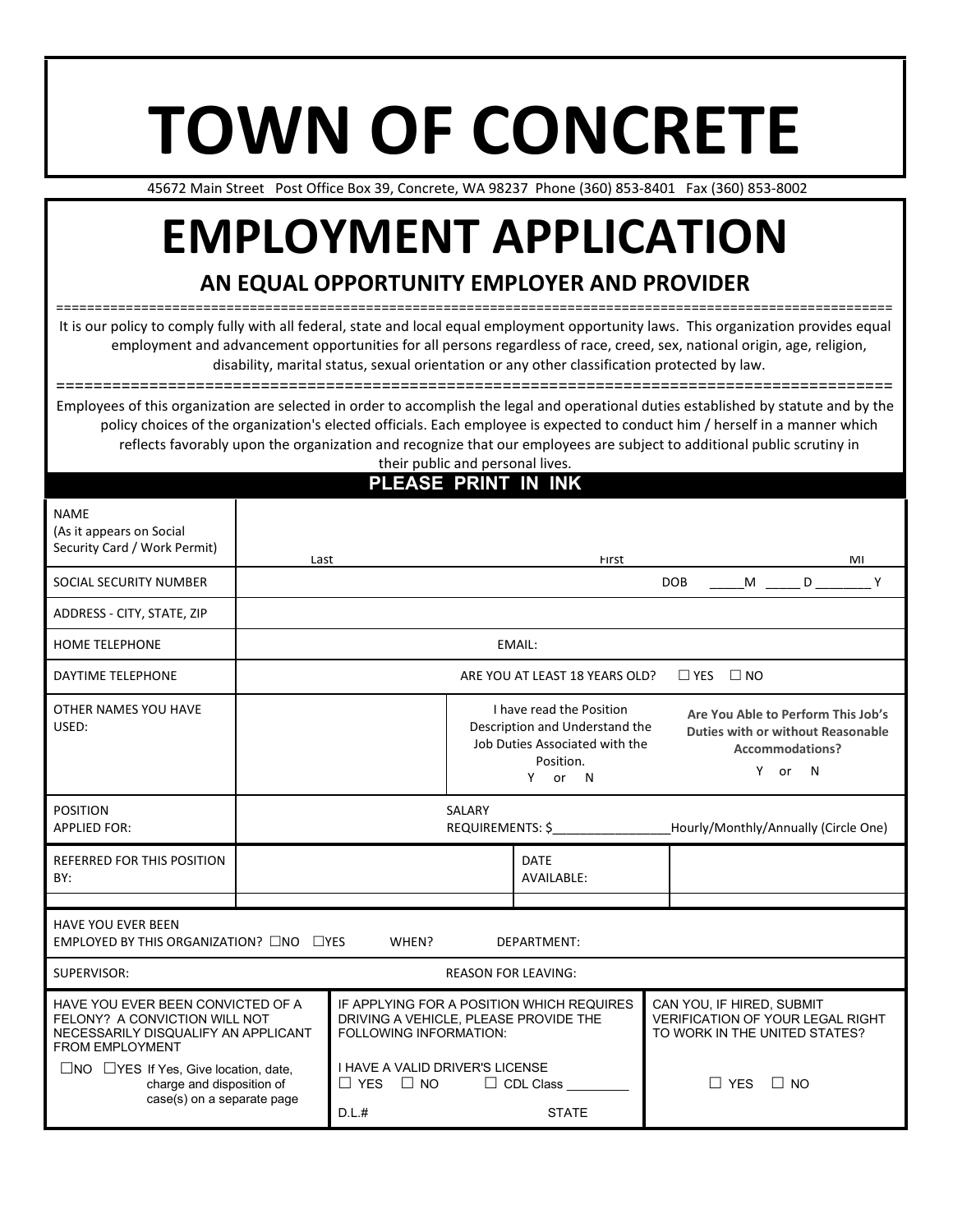|                                                                                                                                    |                                   |                                                                              |                                                        | <b>U.S. MILITARY SERVICE</b>                                                       |              |                                       |                |                           |  |                  |                         |                 |              |  |
|------------------------------------------------------------------------------------------------------------------------------------|-----------------------------------|------------------------------------------------------------------------------|--------------------------------------------------------|------------------------------------------------------------------------------------|--------------|---------------------------------------|----------------|---------------------------|--|------------------|-------------------------|-----------------|--------------|--|
|                                                                                                                                    |                                   |                                                                              |                                                        | If you have served in the U.S. Military, please provide the following information: |              |                                       |                |                           |  |                  |                         |                 |              |  |
| <b>Branch of Service</b>                                                                                                           |                                   |                                                                              |                                                        |                                                                                    |              |                                       |                |                           |  |                  |                         |                 |              |  |
| From:                                                                                                                              | To:                               |                                                                              |                                                        |                                                                                    |              |                                       |                |                           |  |                  |                         |                 |              |  |
|                                                                                                                                    | Dates Served<br>Type of Discharge |                                                                              |                                                        |                                                                                    |              |                                       |                |                           |  |                  |                         |                 |              |  |
|                                                                                                                                    |                                   |                                                                              |                                                        | <b>EDUCATION / SKILLS</b>                                                          |              |                                       |                |                           |  |                  |                         |                 |              |  |
| <b>EDUCATIONAL</b><br><b>LEVEL</b>                                                                                                 | <b>NAME</b>                       |                                                                              | <b>CITY</b>                                            | <b>STATE</b>                                                                       |              | <b>CIRCLE YRS.</b><br>COMPLETED       |                | <b>UNITS</b><br>COMPLETED |  | DEGREE           |                         |                 | <b>MAJOR</b> |  |
| HIGH SCHOOL                                                                                                                        |                                   |                                                                              |                                                        |                                                                                    |              | 9 10 11 12                            |                |                           |  |                  |                         |                 |              |  |
| COMMUNITY or                                                                                                                       |                                   |                                                                              |                                                        |                                                                                    |              | $1 \quad 2$                           |                |                           |  |                  |                         |                 |              |  |
| <b>JUNIOR COLL</b>                                                                                                                 |                                   |                                                                              |                                                        |                                                                                    |              | $1 \quad 2$                           |                |                           |  |                  |                         |                 |              |  |
| <b>BUSINESS or</b><br><b>TRADE SCHOOL</b>                                                                                          |                                   |                                                                              |                                                        |                                                                                    |              | $1 \quad 2$                           |                |                           |  |                  |                         |                 |              |  |
|                                                                                                                                    |                                   |                                                                              |                                                        |                                                                                    |              | $1 \quad 2 \quad 3$<br>$\overline{4}$ |                |                           |  |                  |                         |                 |              |  |
| COLLEGE or<br><b>UNIVERSITY</b>                                                                                                    |                                   |                                                                              |                                                        |                                                                                    | 1            | $2 \quad 3 \quad 4$                   |                |                           |  |                  |                         |                 |              |  |
|                                                                                                                                    |                                   |                                                                              |                                                        |                                                                                    | $\mathbf{1}$ | $2 \quad 3 \quad 4$                   |                |                           |  |                  |                         |                 |              |  |
| <b>GRADUATE</b><br><b>SCHOOL</b>                                                                                                   |                                   |                                                                              |                                                        |                                                                                    |              |                                       |                |                           |  |                  |                         |                 |              |  |
|                                                                                                                                    |                                   |                                                                              |                                                        |                                                                                    |              |                                       |                |                           |  |                  |                         |                 |              |  |
|                                                                                                                                    |                                   |                                                                              |                                                        | <b>COMPUTER SOFTWARE SKILLS</b>                                                    |              |                                       |                |                           |  |                  |                         |                 |              |  |
| <b>COMPUTER SOFTWARE</b>                                                                                                           |                                   |                                                                              | Name of Software<br>Your Proficiency With The Software |                                                                                    |              |                                       |                |                           |  |                  |                         |                 |              |  |
| <b>Word Processing</b>                                                                                                             |                                   |                                                                              |                                                        |                                                                                    |              |                                       | $\Box$ Skilled |                           |  | $\Box$ Competent |                         | $\Box$ Familiar |              |  |
| Spreadsheet                                                                                                                        |                                   |                                                                              |                                                        |                                                                                    |              | $\Box$ Skilled<br>$\Box$ Competent    |                |                           |  |                  | $\Box$ Familiar         |                 |              |  |
| Database                                                                                                                           |                                   |                                                                              |                                                        | $\Box$ Skilled<br>$\Box$ Competent                                                 |              |                                       |                |                           |  | $\Box$ Familiar  |                         |                 |              |  |
| Other                                                                                                                              |                                   |                                                                              |                                                        | $\Box$ Skilled<br>$\Box$ Competent                                                 |              |                                       |                |                           |  |                  | $\Box$ Familiar         |                 |              |  |
|                                                                                                                                    |                                   |                                                                              |                                                        | LICENSES / CERTIFICATIONS / ORGANIZATIONS                                          |              |                                       |                |                           |  |                  |                         |                 |              |  |
| PROFESSIONAL LICENSES<br>and CERTIFICATIONS                                                                                        |                                   | <b>TYPES OF LICENSES</b><br><b>DATE</b><br>and CERTIFICATES<br><b>ISSUED</b> |                                                        |                                                                                    |              | <b>REGISTRATION</b><br><b>NUMBER</b>  |                |                           |  | <b>STATE</b>     | <b>EXPIRES</b><br>MO/YR |                 |              |  |
|                                                                                                                                    |                                   |                                                                              |                                                        |                                                                                    |              |                                       |                |                           |  |                  |                         |                 |              |  |
|                                                                                                                                    | (Job Related)                     |                                                                              |                                                        |                                                                                    |              |                                       |                |                           |  |                  |                         |                 |              |  |
|                                                                                                                                    |                                   |                                                                              |                                                        |                                                                                    |              |                                       |                |                           |  |                  |                         |                 |              |  |
| PROFESSIONAL, SCHOLASTIC and<br>OTHER ORGANIZATIONS<br>(Job Related)                                                               |                                   | <b>NAME</b>                                                                  |                                                        |                                                                                    |              | DATE                                  |                | NAME<br>DATE              |  |                  |                         |                 |              |  |
|                                                                                                                                    |                                   |                                                                              |                                                        |                                                                                    |              |                                       |                |                           |  |                  |                         |                 |              |  |
| Exclude memberships that indicate your race, religion, color,<br>national origin, ancestry, sex, age, disability or veteran status |                                   |                                                                              |                                                        |                                                                                    |              |                                       |                |                           |  |                  |                         |                 |              |  |
|                                                                                                                                    |                                   |                                                                              |                                                        |                                                                                    |              |                                       |                |                           |  |                  |                         |                 |              |  |
|                                                                                                                                    |                                   |                                                                              | <b>JOB RELATED TRAINING</b>                            |                                                                                    |              |                                       |                |                           |  |                  |                         |                 |              |  |
| NAME OF COURSE                                                                                                                     |                                   |                                                                              | YEAR COMPLETED<br>NAME OF COURSE                       |                                                                                    |              |                                       |                |                           |  |                  | YEAR COMPLETED          |                 |              |  |
|                                                                                                                                    |                                   |                                                                              |                                                        |                                                                                    |              |                                       |                |                           |  |                  |                         |                 |              |  |
|                                                                                                                                    |                                   |                                                                              |                                                        |                                                                                    |              |                                       |                |                           |  |                  |                         |                 |              |  |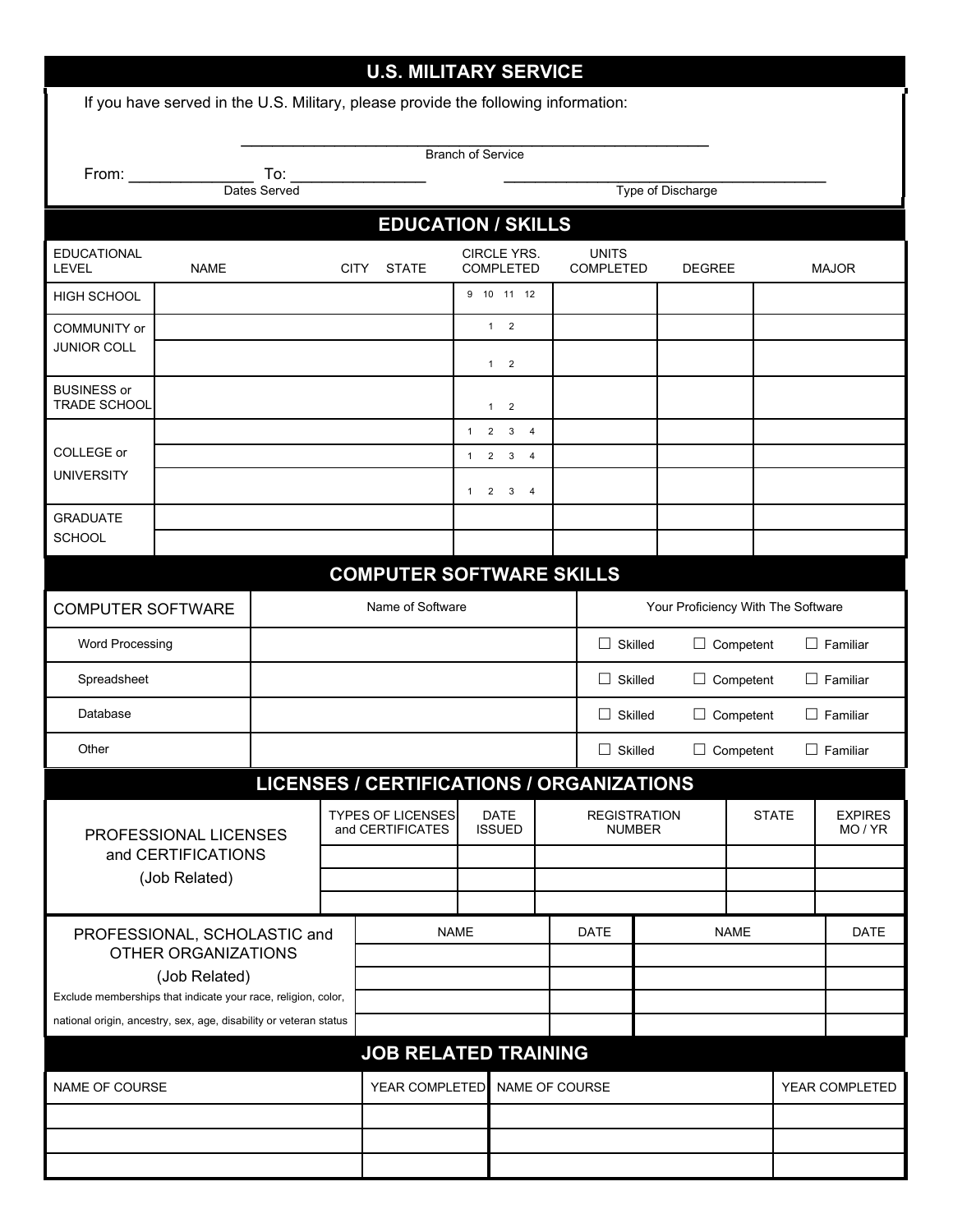# **EMPLOYMENT HISTORY**

|                             |              | <b>SUPPLEMENTED BY A RESUME</b> | THIS PORTION OF THE APPLICATION MUST INCLUDE A MINIMUM OF 10 YEAR WORK HISTORY AND MUST BE COMPLETED EVEN IF                                                                                                                                                                                                                                                                                          |
|-----------------------------|--------------|---------------------------------|-------------------------------------------------------------------------------------------------------------------------------------------------------------------------------------------------------------------------------------------------------------------------------------------------------------------------------------------------------------------------------------------------------|
|                             |              |                                 | LIST YOUR MOST RECENT EMPLOYER FIRST INCLUDING U.S. MILITARY SERVICE AND UNPAID OR VOLUNTEER WORK.<br>BASE SALARY DOES NOT INCLUDE OVERTIME. BONUSES OR COMMISSIONS.                                                                                                                                                                                                                                  |
|                             |              |                                 | FROM (Mo/Yr) _________TO (Mo/Yr) ___________TOTAL _________YRS ________MOS. YOUR POSITION __________________________                                                                                                                                                                                                                                                                                  |
|                             |              |                                 |                                                                                                                                                                                                                                                                                                                                                                                                       |
|                             |              |                                 |                                                                                                                                                                                                                                                                                                                                                                                                       |
|                             |              |                                 |                                                                                                                                                                                                                                                                                                                                                                                                       |
|                             |              |                                 | $\small{\textsf{BASE SALARY}}\begin{picture}(150,10) \put(0,0){\vector(1,0){100}} \put(15,0){\vector(1,0){100}} \put(15,0){\vector(1,0){100}} \put(15,0){\vector(1,0){100}} \put(15,0){\vector(1,0){100}} \put(15,0){\vector(1,0){100}} \put(15,0){\vector(1,0){100}} \put(15,0){\vector(1,0){100}} \put(15,0){\vector(1,0){100}} \put(15,0){\vector(1,0){100}} \put(15,0){\$                         |
|                             |              |                                 |                                                                                                                                                                                                                                                                                                                                                                                                       |
|                             |              |                                 |                                                                                                                                                                                                                                                                                                                                                                                                       |
|                             |              |                                 |                                                                                                                                                                                                                                                                                                                                                                                                       |
|                             |              |                                 |                                                                                                                                                                                                                                                                                                                                                                                                       |
|                             |              |                                 |                                                                                                                                                                                                                                                                                                                                                                                                       |
|                             |              |                                 | BASE SALARY $\underbrace{\hspace{2cm}}$ $\overline{\hspace{2cm}}$ $\overline{\hspace{2cm}}$ $\overline{\hspace{2cm}}$ $\overline{\hspace{2cm}}$ MONTHLY $\Box$ WEEKLY $\Box$ HOURLY OTHER COMPENSATION, BONUSES $\underbrace{\hspace{2cm}}$                                                                                                                                                           |
|                             |              |                                 |                                                                                                                                                                                                                                                                                                                                                                                                       |
|                             |              |                                 |                                                                                                                                                                                                                                                                                                                                                                                                       |
|                             |              |                                 |                                                                                                                                                                                                                                                                                                                                                                                                       |
|                             |              |                                 |                                                                                                                                                                                                                                                                                                                                                                                                       |
|                             |              |                                 |                                                                                                                                                                                                                                                                                                                                                                                                       |
|                             |              |                                 | BASE SALARY $ \frac{1}{\text{START}}$ / $ \frac{1}{\text{FINAL}}$ $\Box$ MONTHLY $\Box$ WEEKLY $\Box$ HOURLY OTHER COMPENSATION, BONUSES $\Box$                                                                                                                                                                                                                                                       |
|                             |              |                                 | BRIEF DESCRIPTION OF YOUR DUTIES & RESPONSIBLITIES AND THE STATE OF STATE OF STATE OF STATE OF STATE OF STATE O                                                                                                                                                                                                                                                                                       |
|                             |              |                                 |                                                                                                                                                                                                                                                                                                                                                                                                       |
|                             |              |                                 |                                                                                                                                                                                                                                                                                                                                                                                                       |
|                             |              |                                 |                                                                                                                                                                                                                                                                                                                                                                                                       |
|                             |              |                                 |                                                                                                                                                                                                                                                                                                                                                                                                       |
| BASE SALARY ______________/ | <b>FINAL</b> |                                 | $\begin{tabular}{ c c c c c } \hline \quad \quad & \quad \quad & \quad \quad & \quad \quad & \quad \quad & \quad \quad \\ \hline \end{tabular}$ $\begin{tabular}{ c c c c c } \hline \quad \quad & \quad \quad & \quad \quad & \quad \quad & \quad \quad \\ \hline \end{tabular}$ $\begin{tabular}{ c c c c c } \hline \quad \quad & \quad \quad & \quad \quad & \quad \quad \\ \hline \end{tabular}$ |
|                             |              |                                 | BRIEF DESCRIPTION OF YOUR DUTIES & RESPONSIBLITIES ______________________________                                                                                                                                                                                                                                                                                                                     |
|                             |              |                                 | FROM (Mo/Yr) ________ TO (Mo/Yr) _________ TOTAL ________ YRS _______MOS. YOUR POSITION ____________________________                                                                                                                                                                                                                                                                                  |
|                             |              |                                 |                                                                                                                                                                                                                                                                                                                                                                                                       |
|                             |              |                                 |                                                                                                                                                                                                                                                                                                                                                                                                       |
|                             |              |                                 |                                                                                                                                                                                                                                                                                                                                                                                                       |
| <b>START</b>                | <b>FINAL</b> |                                 | BASE SALARY __________/ ___________ □ MONTHLY □ WEEKLY □ HOURLY OTHER COMPENSATION, BONUSES _____________                                                                                                                                                                                                                                                                                             |
|                             |              |                                 | BRIEF DESCRIPTION OF YOUR DUTIES & RESPONSIBLITIES AND THE STATE OF STATE ON A STATE OF STATES.                                                                                                                                                                                                                                                                                                       |
|                             |              |                                 |                                                                                                                                                                                                                                                                                                                                                                                                       |

*(ATTACH ADDITIONAL PAGE IF NECESSARY)*

#### **EXPLANATION OF INTERRUPTIONS IN EMPLOYMENT HISTORY**

*Please use this space to explain employment history interruptions since high school that do not pertain to pregnancy, child care, disability or any other protected activity.\_\_\_\_\_\_\_\_\_\_\_\_\_\_\_\_\_\_\_\_\_\_\_\_\_\_\_\_\_\_\_\_\_\_\_\_\_\_\_\_\_\_\_\_\_\_\_\_\_\_\_\_\_\_\_\_\_\_\_\_\_\_\_\_\_\_\_\_\_\_\_\_\_\_\_\_\_*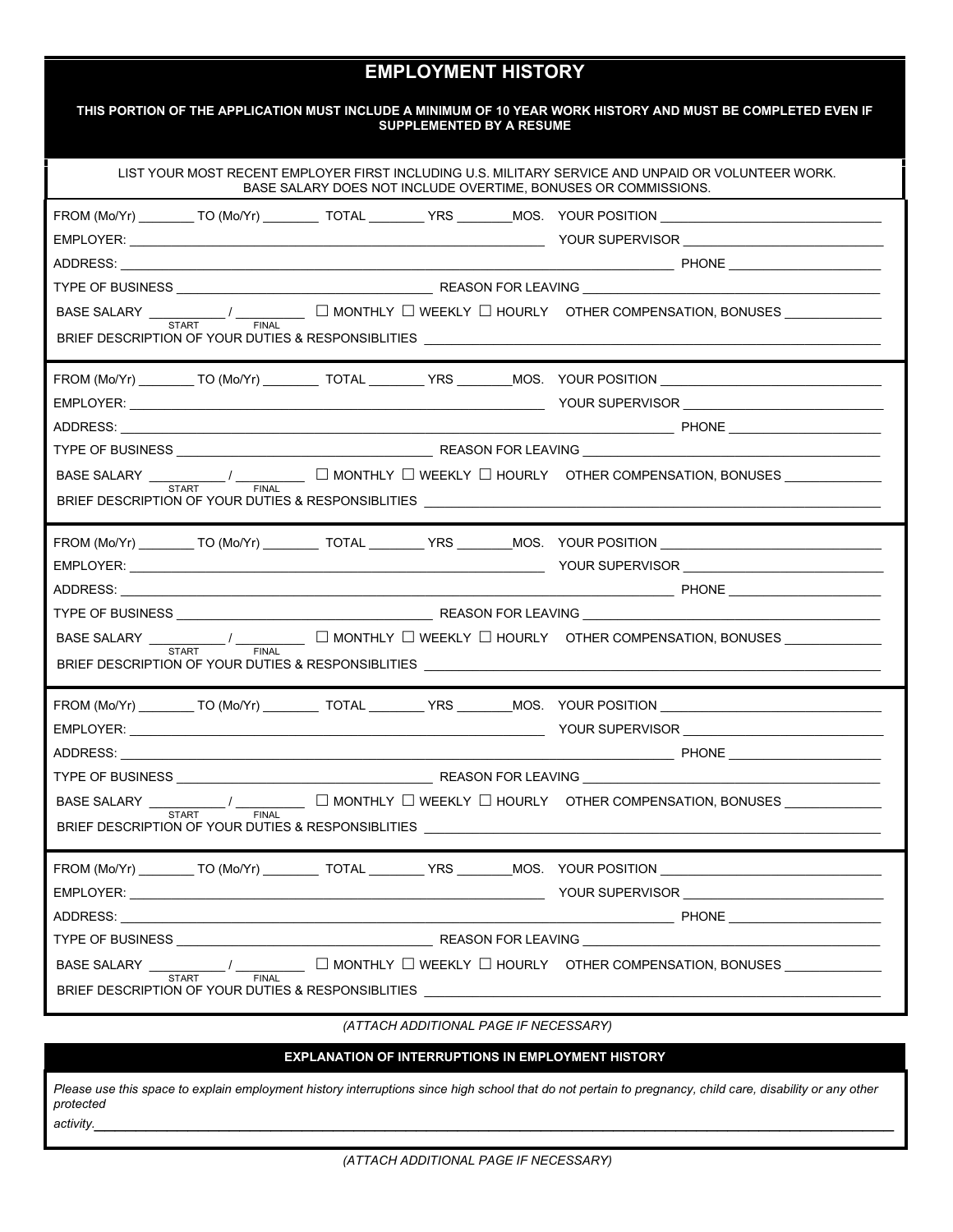| <b>REFERENCES</b>                                          |                                                   |  |  |  |  |  |
|------------------------------------------------------------|---------------------------------------------------|--|--|--|--|--|
| NAME __________________________                            |                                                   |  |  |  |  |  |
| ADDRESS ____________                                       | ADDRESS ___________                               |  |  |  |  |  |
|                                                            | CITY, STATE, ZIP______________                    |  |  |  |  |  |
| DAYTIME PHONE <b>EXAMPLE AND THE STATE</b>                 | DAYTIME PHONE <b>CONTROLLER PHONE</b>             |  |  |  |  |  |
| RELATIONSHIP                                               | <b>RELATIONSHIP</b>                               |  |  |  |  |  |
| (No Relatives)                                             | (No Relatives)                                    |  |  |  |  |  |
| $\begin{tabular}{ c c } \hline \texttt{NAME}\end{tabular}$ | NAME                                              |  |  |  |  |  |
| ADDRESS _______________                                    | ADDRESS ____________                              |  |  |  |  |  |
|                                                            | . CITY,STATE,ZIP_________________________________ |  |  |  |  |  |
| DAYTIME PHONE ______________________                       | DAYTIME PHONE <u>_________________</u>            |  |  |  |  |  |
| <b>RELATIONSHIP</b>                                        | <b>RELATIONSHIP</b>                               |  |  |  |  |  |
| (No Relatives)                                             | (No Relatives)                                    |  |  |  |  |  |

#### **EMERGENCY CONTACT**

NAME \_\_\_\_\_\_\_\_\_\_\_\_\_\_\_\_\_\_\_\_\_\_\_\_\_\_\_\_\_\_\_\_\_\_\_\_\_\_\_\_\_\_\_\_\_\_\_\_\_\_\_\_\_\_\_\_\_\_\_\_ RELATIONSHIP \_\_\_\_\_\_\_\_\_\_\_\_\_\_\_\_\_\_\_\_\_\_\_\_\_\_\_\_\_\_\_\_\_\_\_\_\_\_\_\_

ADDRESS \_\_\_\_\_\_\_\_\_\_\_\_\_\_\_\_\_\_\_\_\_\_\_\_\_\_\_\_\_\_\_\_\_\_\_\_\_\_\_\_\_\_\_\_\_\_\_\_\_\_\_\_\_\_\_\_ CITY, STATE, ZIP \_\_\_\_\_\_\_\_\_\_\_\_\_\_\_\_\_\_\_\_\_\_\_\_\_\_\_\_\_\_\_\_\_\_\_\_\_\_

HOME PHONE\_\_\_\_\_\_\_\_\_\_\_\_\_\_\_\_\_\_\_\_\_\_\_\_\_\_\_\_\_\_ BUSINESS PHONE \_\_\_\_\_\_\_\_\_\_\_\_\_\_\_\_\_\_\_\_\_\_\_\_\_\_

#### **AUTHORIZATION AND AGREEMENT**

#### **I HEREBY AUTHORIZE YOU TO CONTACT: MY PRESENT EMPLOYER(S): YES NO MY PAST EMPLOYERS:**

**As part of our normal procedure in processing applications, a routine inquiry will be made concerning your background. Former employers, school record offices and personal, school and employment references may be contacted by a consumer reporting agency to verify and obtain information concerning your background, qualifications, school and work records. You may be asked to sign another form authorizing the release of school records or to supply grade transcripts. Information gathered about your background and qualifications will be used to help make a fair employment decision. This information will only be available to those participating in this decision or those who process employment applications. As part of this investigation, a check of criminal records will also be conducted by a consumer reporting agency. This agency may keep and use information it supplies to us in this investigation for its own business purposes. Further information such as the name of the consumer reporting agency or the nature and scope of such inquiry, if one is made, is available to you upon written request. You will also be given a separate disclosure and authorization to review and sign concerning any reports prepared about your background for us by a consumer reporting agency that compiled the report.**

CA and MN only: check here  $\Box$  if you wish to receive a copy of the consumer report directly from the consumer reporting agency that compiled the report.

I hereby authorize the employer, its representatives, employees or agents to conduct all pre-employment inquiries and tests as described. I further authorize the employer and its agents to verify all statements contained in this application and any other materials I submit in connection with my employment application. I agree to complete any requisite authorizations forms. I release the employer, its agents and all providers of information from any liability arising out of the gathering and use of such information. In the event of employment, this authorization and release is valid throughout my employment and a photocopy is as effective as the original.

I understand all offers of employment are conditional upon satisfactory reference checks, successful completion of all pre-employment tests and production of all documents necessary for the employer to verify my identity and work authorization in accordance with the requirements of the Immigration and Naturalization Services.

As an employer, this organization is subject to Section 504 of the Rehabilitation Act of 1973 and the Americans with Disabilities Act of 1990 and as amended. Applicants who believe they are covered by these Acts are invited to identify their disabilities and special accommodations they feel are necessary to adequately perform their jobs. Submission of this information is strictly voluntary and may be made to the Human Resources Manager.

I certify the information provided in this application is true and complete to the best of my knowledge. I understand withholding pertinent information or submitting false or misleading information on this application, my resume, during interviews or at any other time during the hiring process constitutes valid grounds for disqualification from further consideration for hire or immediate dismissal from employment and loss of all employee benefits and privileges. I further understand and agree that the employer shall not be liable in any respect if my employment is so denied or terminated.

I understand and agree that if I am applying for a law enforcement or jail position, I will be required to comply with all the requirements of the Peace Officer Standards and Training Board (or equivalent agency) required by the state. I further understand that any offer of employment is conditioned upon completing all those tests, including physical agility, to determine my fitness for this position.

I understand the acceptance of this application by the employer neither expresses nor implies I will be offered employment. I understand my employment is at will and I may resign at any time for any reason; similarly, my employment may be terminated by the organization at any time for any reason. Any changes to this at-will employment agreement will not be valid unless in writing signed by me and a duly authorized representative of this employing organization.

#### **DO NOT SIGN UNTIL YOU HAVE READ THE ABOVE AUTHORIZATION AND AGREEMENT STATEMENTS.**

SIGNATURE OF APPLICANT\_\_\_\_\_\_\_\_\_\_\_\_\_\_\_\_\_\_\_\_\_\_\_\_\_\_\_\_\_\_\_\_\_\_\_\_\_\_\_\_\_\_\_\_\_\_\_\_\_\_\_\_\_\_\_\_ DATE \_\_\_\_\_\_\_\_\_\_\_\_\_\_\_\_\_\_\_\_